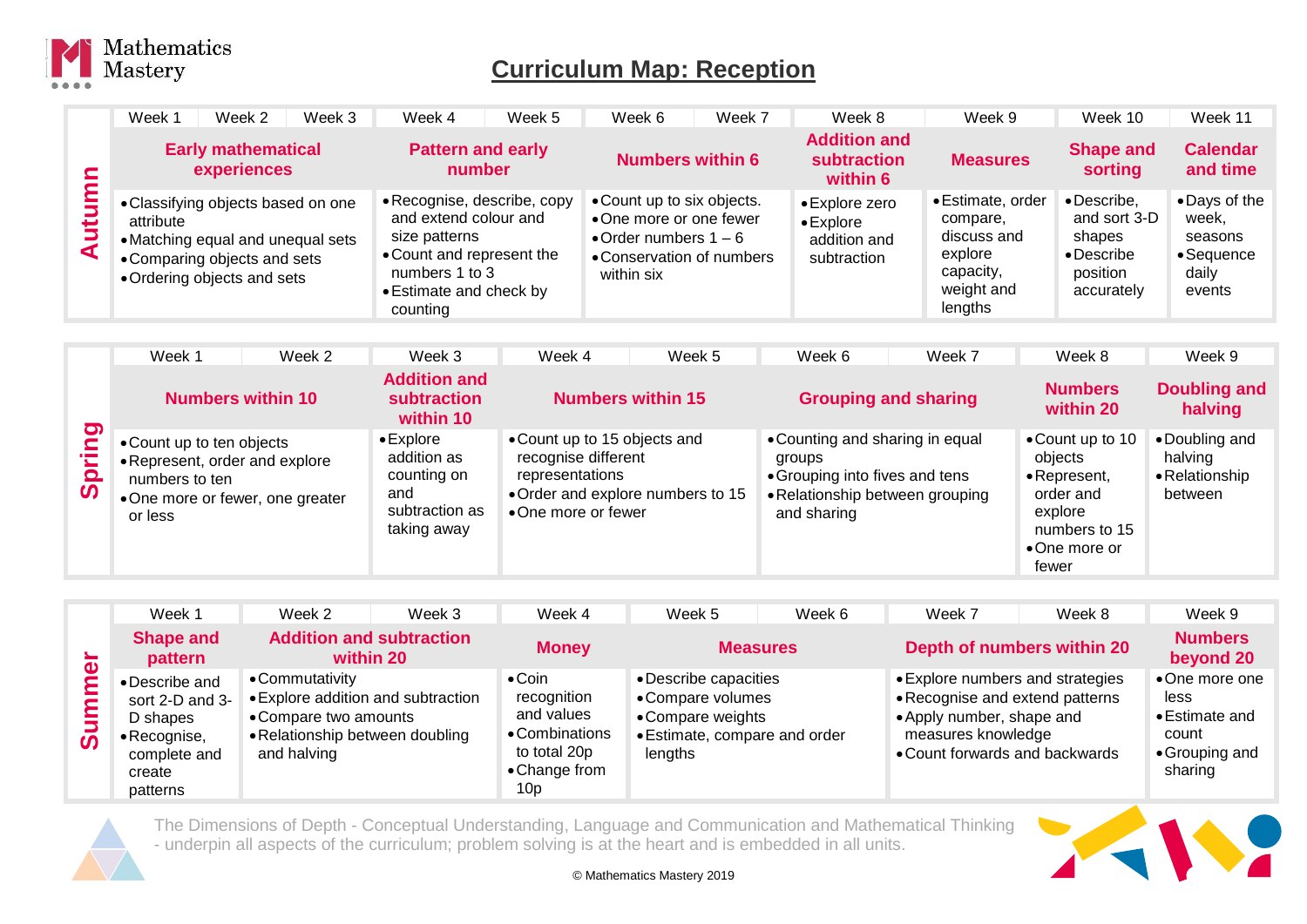

| <b>Numbers to 10</b>                                                                                      | <b>Addition and subtraction</b><br>within 10                                                               |                                                                                                                            | <b>Shape and patterns</b>        | <b>Numbers to 20</b>                                                                                          | <b>Addition and subtraction</b><br>within 20                                                                                         |  |
|-----------------------------------------------------------------------------------------------------------|------------------------------------------------------------------------------------------------------------|----------------------------------------------------------------------------------------------------------------------------|----------------------------------|---------------------------------------------------------------------------------------------------------------|--------------------------------------------------------------------------------------------------------------------------------------|--|
| • Represent, compare and<br>explore numbers within 10<br>•One more and one less<br>• Doubling and halving | • Represent and explain<br>addition and subtraction<br>• Commutativity<br>• Addition and subtraction facts | · Identify, describe, sort and<br>classify 2-D and 3-D shapes<br>• Use and follow instructional<br>and positional language | • Investigate repeating patterns | • Identify, represent, compare<br>and order numbers to 20<br>• Doubling and halving<br>•One more and one less | • Represent and explain<br>addition and subtraction<br>strategies including 'Make<br>Ten<br>• Use known facts to add and<br>subtract |  |

|                       | Week 1                                                                                                                                                        | Week 2 | Week 3                                                                                 | Week 4                                                                                                            | Week 5                      | Week 6                                                                                           | Week 7                                                          | Week 8                                                                                                                           | Week 9                                                                                 | Week 10                             |
|-----------------------|---------------------------------------------------------------------------------------------------------------------------------------------------------------|--------|----------------------------------------------------------------------------------------|-------------------------------------------------------------------------------------------------------------------|-----------------------------|--------------------------------------------------------------------------------------------------|-----------------------------------------------------------------|----------------------------------------------------------------------------------------------------------------------------------|----------------------------------------------------------------------------------------|-------------------------------------|
| ත                     | Time                                                                                                                                                          |        | <b>Exploring</b><br>calculation<br><b>strategies</b><br>within 20                      |                                                                                                                   | <b>Numbers to 50</b>        |                                                                                                  | <b>Addition and subtraction</b><br>within 20                    | <b>Fractions</b>                                                                                                                 |                                                                                        | <b>Measures: Length and</b><br>mass |
| $\boldsymbol{\omega}$ | . Read, write and tell the time<br>to o'clock and half past on<br>analogue clock<br>• Sequencing daily activities<br>. Whole and half turns linked to<br>time |        | $\bullet$ Model,<br>explain and<br>choose<br>addition and<br>subtraction<br>strategies | $\bullet$ 2-digit numbers – represent,<br>• Count in 2s, 5s and 10s<br>• Describe and complete<br>number patterns | sequence, explore, compare. | · Illustrate, explain and link<br>equations<br>• Apply 'Make Ten' strategy<br>compare difference | addition and subtraction with<br>• Use language to quantify and | • Identify $\frac{1}{2}$ and<br>$\frac{1}{2}$ of a shape<br>or object<br>• Find $\frac{1}{2}$ and $\frac{1}{2}$<br>of a quantity | • Compare and measure<br>lengths and mass using cm<br>and ka<br>• Doubling and halving |                                     |

|                                           | Week 1                                                                                                                                   | Week 2                | Week 3                                                                                                                                                                                           | Week 4 | Week 5                                                                                                                               | Week 6       | Week 7                                                                                                             | Week 8                             | Week 9                                                                               | Week 10                                 |
|-------------------------------------------|------------------------------------------------------------------------------------------------------------------------------------------|-----------------------|--------------------------------------------------------------------------------------------------------------------------------------------------------------------------------------------------|--------|--------------------------------------------------------------------------------------------------------------------------------------|--------------|--------------------------------------------------------------------------------------------------------------------|------------------------------------|--------------------------------------------------------------------------------------|-----------------------------------------|
|                                           | beyond                                                                                                                                   | Numbers 50 to 100 and | <b>Addition and subtraction</b>                                                                                                                                                                  |        |                                                                                                                                      | <b>Money</b> |                                                                                                                    | <b>Multiplication and division</b> |                                                                                      | <b>Measures: Capacity and</b><br>volume |
| $\overline{\mathbf{a}}$<br>⊨<br>$\bar{v}$ | • Read, write, represent,<br>compare and order numbers<br>to 100<br>•One more / fewer, ten more /<br>fewer<br>• Identify number patterns |                       | • Explore addition and<br>subtraction involving 2-digit<br>numbers and ones<br>• Represent and explain<br>addition and subtraction with<br>regrouping<br>• Investigate number bonds<br>within 20 |        | • Name coins and notes and<br>understand their value<br>• Represent the same value<br>using different coins<br>$\bullet$ Find change |              | • Share equally into groups<br>• Doubling<br>• Link halving to fractions<br>• Add equal groups<br>• Explore arrays |                                    | and lengths<br>• Explore litres<br>• Apply understanding of<br>fractions to capacity | • Compare capacities, volumes           |



The Dimensions of Depth - Conceptual Understanding, Language and Communication and Mathematical Thinking - underpin all aspects of the curriculum; problem solving is at the heart and is embedded in all units.

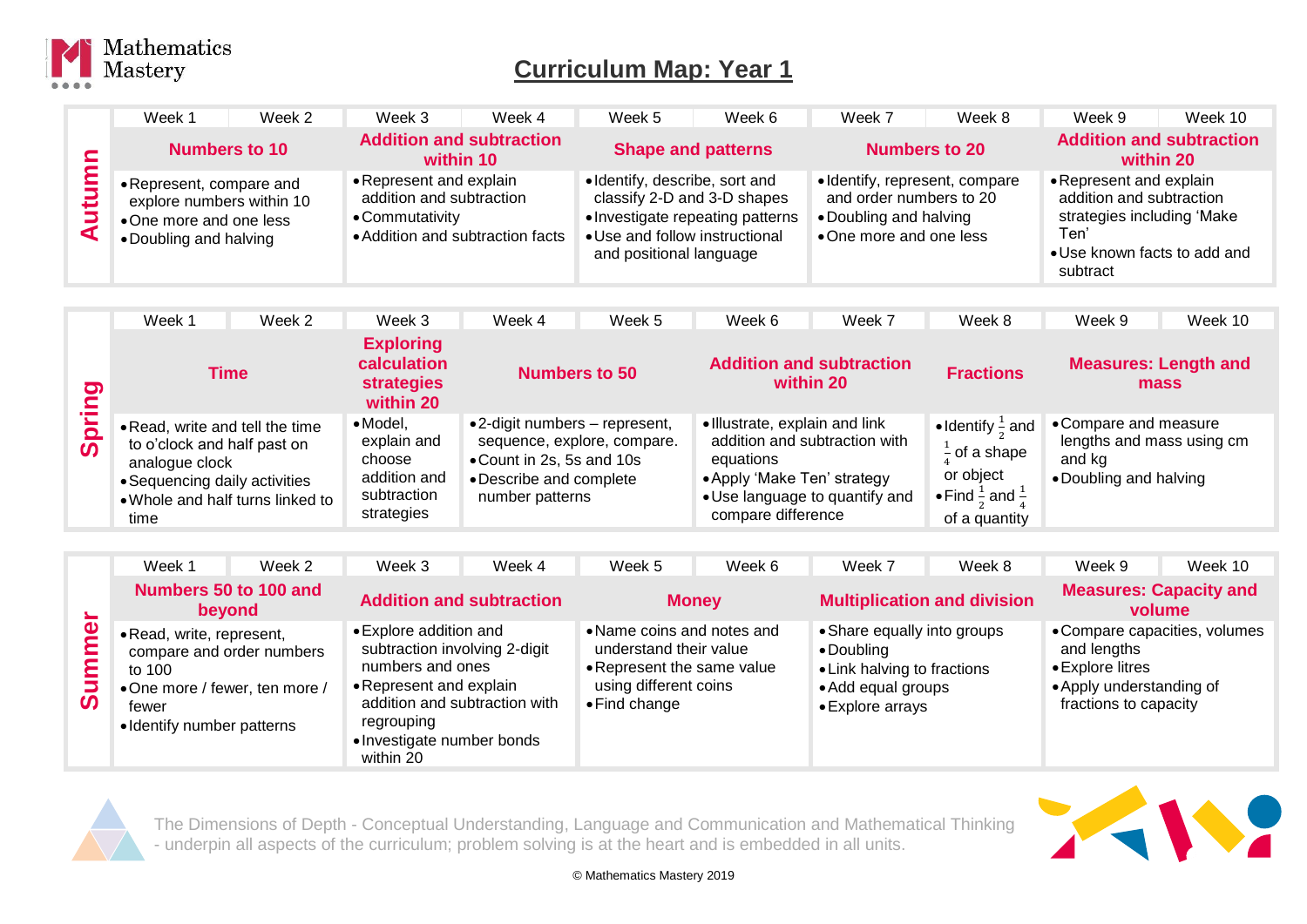

|                           | Week 1                                                                                                                                                                                                                                | Week 2 | Week 3                                                                                                                                                          | Week 4           | Week 5                                                                                             | Week 6                                                                                                                                                     | Week 7                                                     |                                                                                                                | Week 8                                                               | Week 9                                                                                               | Week 10         | Week 11                                                                                                                                                                                                                                          | Week 12                              |
|---------------------------|---------------------------------------------------------------------------------------------------------------------------------------------------------------------------------------------------------------------------------------|--------|-----------------------------------------------------------------------------------------------------------------------------------------------------------------|------------------|----------------------------------------------------------------------------------------------------|------------------------------------------------------------------------------------------------------------------------------------------------------------|------------------------------------------------------------|----------------------------------------------------------------------------------------------------------------|----------------------------------------------------------------------|------------------------------------------------------------------------------------------------------|-----------------|--------------------------------------------------------------------------------------------------------------------------------------------------------------------------------------------------------------------------------------------------|--------------------------------------|
|                           | <b>Numbers within 100</b>                                                                                                                                                                                                             |        | <b>Addition and</b><br>subtraction of 2-digit<br>numbers                                                                                                        |                  |                                                                                                    | <b>Addition and</b><br>subtraction word<br>problems                                                                                                        |                                                            |                                                                                                                | <b>Measures: Length</b>                                              | <b>Graphs</b>                                                                                        |                 | Multiplication and division: 2, 5,<br>and $10$                                                                                                                                                                                                   |                                      |
| Autumn                    | · Read, write, represent,<br>partition, compare and<br>order numbers to 100<br>• Explore patterns<br>including, odds and<br>evens, tens and ones                                                                                      |        | • Apply number bonds to<br>add and subtract<br>• Represent and explain<br>addition and subtraction<br>of two 2-digit numbers.<br>• Add three 1-digit<br>numbers |                  | • Introduction to bar<br>models as a<br>representation<br>• Create, label and<br>sketch bar models |                                                                                                                                                            | • Draw and measure<br>$\bullet$ Use $\lt$ , $>$ and $=$ to | centimetres                                                                                                    | lengths in centimetres<br>compare and order<br>lengths in metres and | • Represent<br>and<br>interpret:<br>pictograms,<br>block<br>diagrams,<br>tables and<br>tally charts. | • Commutativity | • Calculate the times tables of 2, 5, and<br>10 by skip counting<br>. Relate the 2 times table to doubling<br>• Explore representations of<br>multiplication and division                                                                        |                                      |
|                           |                                                                                                                                                                                                                                       |        |                                                                                                                                                                 |                  |                                                                                                    |                                                                                                                                                            |                                                            |                                                                                                                |                                                                      |                                                                                                      |                 |                                                                                                                                                                                                                                                  |                                      |
|                           | Week 1                                                                                                                                                                                                                                | Week 2 | Week 3                                                                                                                                                          | Week 4           | Week 5                                                                                             |                                                                                                                                                            | Week 6                                                     |                                                                                                                | Week 7                                                               | Week 8                                                                                               | Week 9          | Week 10                                                                                                                                                                                                                                          | Week 11                              |
|                           | <b>Time</b>                                                                                                                                                                                                                           |        |                                                                                                                                                                 | <b>Fractions</b> |                                                                                                    | <b>Addition and</b><br>subtraction of 2-digit<br>numbers                                                                                                   |                                                            |                                                                                                                | <b>Money</b>                                                         |                                                                                                      |                 | turns                                                                                                                                                                                                                                            | Face, shapes and patterns; lines and |
| <u>ත</u><br><b>Spring</b> | • Tell the time on an<br>analogue clock: quarter<br>past, quarter to and five<br>minute intervals<br>• Calculate durations of time<br>in minutes and seconds<br>• Sequence daily events<br>• Minutes in an hour and<br>hours in a day |        | • Part-whole relationships<br>• Fractions as part of a<br>whole or a whole set<br>• Relate to division<br>• Equivalent fractions                                |                  | strategies                                                                                         | • Illustrate, represent and<br>explain addition and<br>subtraction involving<br>regrouping including 'Make<br>Ten', 'Round and adjust'<br>and near doubles |                                                            | • Recognise coins and<br>notes<br>• Use £ and p accurately<br>• Add and subtract amounts<br>• Calculate change |                                                                      |                                                                                                      |                 | • Explore, sort and describe 2-D shapes<br>• Lines of symmetry in 2-D shapes<br>• Identify 2-D shapes on 3-D shapes<br>• Compare and sort 2-D and 3-D shapes<br>• Use language to describe position,<br>direction and rotation to follow a route |                                      |

|             | Week 1                                                                                  | Week 2                                                                                                                           | Week 3                                  | Week 4                                                        | Week 5                                                                                                     | Week 6                          | Week 7                                         | Week 8                                                                                                                                                           | Week 9 |
|-------------|-----------------------------------------------------------------------------------------|----------------------------------------------------------------------------------------------------------------------------------|-----------------------------------------|---------------------------------------------------------------|------------------------------------------------------------------------------------------------------------|---------------------------------|------------------------------------------------|------------------------------------------------------------------------------------------------------------------------------------------------------------------|--------|
| $\sim$<br>Φ | <b>Numbers</b><br>within 1000                                                           |                                                                                                                                  | <b>Measures: Capacity and</b><br>volume | <b>Measures:</b><br><b>Mass</b>                               | <b>strategies</b>                                                                                          | <b>Exploring calculation</b>    |                                                | <b>Multiplication and division: 3 and 4</b>                                                                                                                      |        |
| $\bar{c}$   | • Represent in<br>different ways<br>$\bullet$ Compare<br>using symbols<br>• Read scales | • Read and measure temperature<br>• Estimate, measure and<br>understand litres and millilitres<br>• Compare and order capacities |                                         | • Weigh and<br>compare<br>masses in<br>kilograms and<br>grams | • Apply addition and subtraction<br>strategies to solve equations<br>· Illustrate and explain addition and | subtraction using column method | bar models<br>• Recognise inverse relationship | • Multiplication and division facts for 3 and 4<br>• Relate 4 times table to doubling the 2 times tables<br>• Describe, interpret and represent using arrays and |        |



L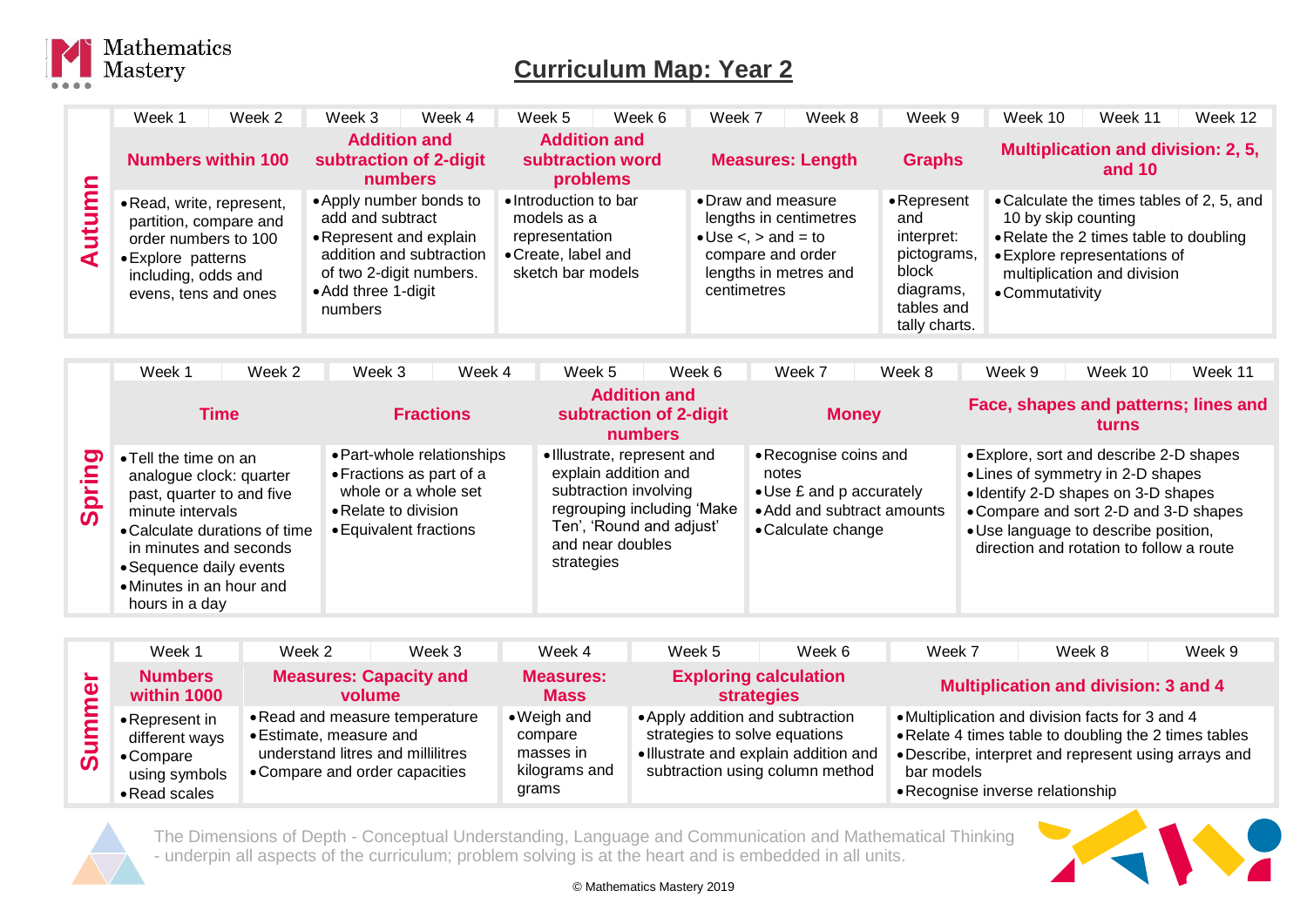

|          | Week 1<br>Week 3<br>Week 2                                                                                                                                                                                   | Week 4<br>Week 5                                                                                                                                                      | Week 6                                                                          | Week 9<br>Week 7<br>Week 8                                                                                                          | Week 11<br>Week 10                                                                            |
|----------|--------------------------------------------------------------------------------------------------------------------------------------------------------------------------------------------------------------|-----------------------------------------------------------------------------------------------------------------------------------------------------------------------|---------------------------------------------------------------------------------|-------------------------------------------------------------------------------------------------------------------------------------|-----------------------------------------------------------------------------------------------|
|          | <b>Number sense and exploring</b><br>calculation strategies                                                                                                                                                  | <b>Place value</b>                                                                                                                                                    | <b>Graphs</b>                                                                   | <b>Addition and subtraction</b>                                                                                                     | <b>Length and perimeter</b>                                                                   |
| تتت<br>◀ | . Read, write, order and compare numbers<br>to 100<br>• Calculate mentally using known facts,<br>round and adjust, near doubles, adding on<br>to find the difference<br>• Derive new facts from a known fact | • Read, write, represent,<br>partition, order and<br>compare 3-digit numbers<br>• Find 10 and 100 more or<br>less<br>• Round to the nearest<br>multiple of 10 and 100 | • Collect,<br>interpret<br>and<br>present<br>data using<br>charts and<br>tables | • Develop and use a range of mental<br>calculation strategies<br>· Illustrate and explain formal written<br>methods - column method | • Measure, draw and<br>compare lengths<br>• Add and subtract lengths<br>• Calculate perimeter |

|                                 | Week 1                                                                                                                 | Week 2                                                                                                | Week 3                                                                                                                | Week 4                                        | Week 5 | Week 6                                                                                                            | Week 7                        | Week 8                                        | Week 9                                                                                        | Week 10 |
|---------------------------------|------------------------------------------------------------------------------------------------------------------------|-------------------------------------------------------------------------------------------------------|-----------------------------------------------------------------------------------------------------------------------|-----------------------------------------------|--------|-------------------------------------------------------------------------------------------------------------------|-------------------------------|-----------------------------------------------|-----------------------------------------------------------------------------------------------|---------|
|                                 |                                                                                                                        | <b>Multiplication and division</b>                                                                    |                                                                                                                       | Deriving multiplication and division<br>facts |        |                                                                                                                   | Time                          |                                               | <b>Fractions</b>                                                                              |         |
| ත<br>$\Omega$<br>$\overline{0}$ | • Multiplication and division<br>groups/parts, change and<br>problems<br>• Relationships: commutativity<br>and inverse | facts for 2, 3, 4, 5, 6, 8 and 10<br>• Multiplicative structures: equal<br>comparison, correspondence | • Multiply and divide by 10 and 100<br>• Multiply a 2-digit number by 2, 3, 4, 5 and<br>• Divide 2-digit by a 1-digit | corresponding division situations             |        | • Tell, record, write and order<br>$\bullet$ 12-hour, a.m., p.m.<br>• Measure, calculate and<br>compare durations | the time analogue and digital | • Part-whole relationships<br>and as a number | • Fractions as part of a whole or a whole set<br>• Add, subtract, compare and order fractions |         |

|                                                     | Week 1                                                      | Week 2                                                                                                                                                         | Week 3 | Week 4                                                         | Week 5                                                                                                  | Week 6 | Week 7                                                                                 | Week 8                                                                                                                       | Week 9                                                     |
|-----------------------------------------------------|-------------------------------------------------------------|----------------------------------------------------------------------------------------------------------------------------------------------------------------|--------|----------------------------------------------------------------|---------------------------------------------------------------------------------------------------------|--------|----------------------------------------------------------------------------------------|------------------------------------------------------------------------------------------------------------------------------|------------------------------------------------------------|
| $\overline{\phantom{a}}$<br>$\overline{\mathbf{C}}$ |                                                             | <b>Angles and shape</b>                                                                                                                                        |        |                                                                | <b>Measures</b>                                                                                         |        | <b>Securing</b><br>multiplication<br>and division                                      |                                                                                                                              | <b>Exploring calculation</b><br>strategies and place value |
| ٤<br>Sum                                            | as a quarter of a turn<br>shapes<br>• Measure the perimeter | · Identify angles including right angles and recognise<br>• Identify and draw parallel and perpendicular lines<br>•Draw/make, classify and compare 2-D and 3-D |        | mass and volume<br>mixed units<br>• Estimate mass and capacity | • Read scales with different intervals when measuring<br>. Weigh and compare masses and capacities with |        | • Recall and use<br>multiplication<br>and division<br>facts for 6 and<br>8 times table | • Add and subtract mentally<br>• Find 10, 100 and 1000 more or<br>less<br>. Order and compare beyond 1000<br>• Round numbers |                                                            |



The Dimensions of Depth - Conceptual Understanding, Language and Communication and Mathematical Thinking - underpin all aspects of the curriculum; problem solving is at the heart and is embedded in all units.

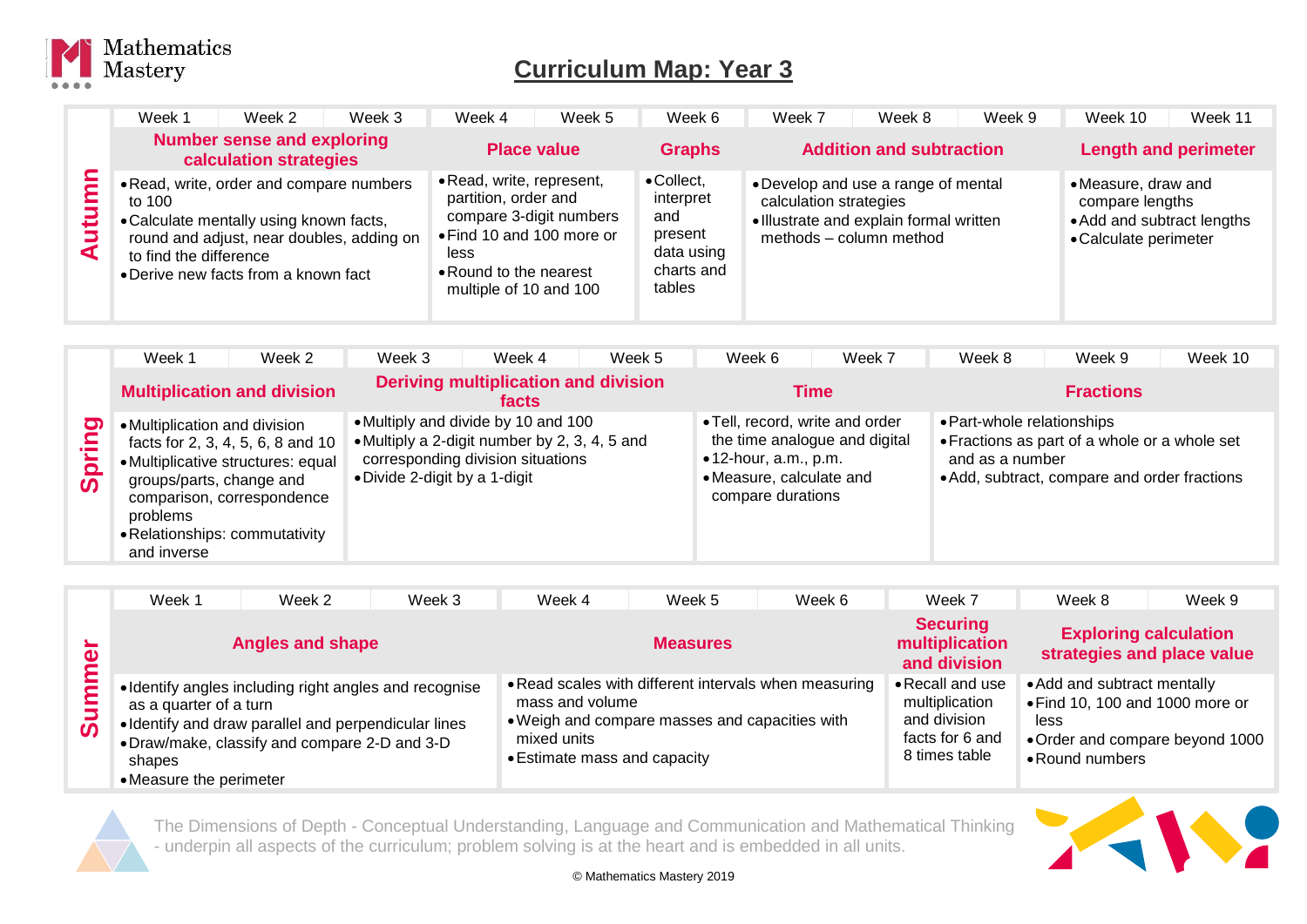

|               | Week 1                                                                                                                             | Week 2                                 | Week 3                                                                                                                                                                           | Week 4                          | Week 5 | Week 6                                                                                                                                                                    | Week 7                                  | Week 8 | Week 9                        | Week 10                                                                                       |
|---------------|------------------------------------------------------------------------------------------------------------------------------------|----------------------------------------|----------------------------------------------------------------------------------------------------------------------------------------------------------------------------------|---------------------------------|--------|---------------------------------------------------------------------------------------------------------------------------------------------------------------------------|-----------------------------------------|--------|-------------------------------|-----------------------------------------------------------------------------------------------|
|               |                                                                                                                                    | <b>Reasoning with large</b><br>numbers |                                                                                                                                                                                  | <b>Addition and subtraction</b> |        |                                                                                                                                                                           | <b>Multiplication and division</b>      |        |                               | <b>Discrete and continuous</b><br>data                                                        |
| umn<br>Ē<br>⋖ | •4-digit place value. Read,<br>write, represent, order and<br>compare<br>less<br>• Round numbers to the<br>nearest 10, 100 or 1000 | • Find 10, 100 or 1000 more or         | • Select appropriate strategies to add and<br>subtract<br>· Illustrate and explain appropriate addition and<br>subtraction strategies including column<br>method with regrouping |                                 |        | • Distributive property including multiplying<br>three 1-digit numbers<br>• Mental multiplication and division strategies<br>facts<br>• Short multiplication and division | using place value and known and derived |        | time graphs<br>and bar charts | • Read, interpret and construct<br>pictograms, bar charts and<br>• Compare tables, pictograms |

|                                   | Week 1                                                                                       | Week 2                                                        | Week 3                               | Week 4                                                                                                                                                                         | Week 5 | Week 6                                                                                        | Week 7                           | Week 8                                                                                                                                                | Week 9 | Week 10                                                                                                                                            | Week 11 |
|-----------------------------------|----------------------------------------------------------------------------------------------|---------------------------------------------------------------|--------------------------------------|--------------------------------------------------------------------------------------------------------------------------------------------------------------------------------|--------|-----------------------------------------------------------------------------------------------|----------------------------------|-------------------------------------------------------------------------------------------------------------------------------------------------------|--------|----------------------------------------------------------------------------------------------------------------------------------------------------|---------|
| တ                                 | <b>Securing</b><br>multiplication<br>facts                                                   |                                                               |                                      | <b>Fractions</b>                                                                                                                                                               |        | Time                                                                                          |                                  | <b>Decimals</b>                                                                                                                                       |        | <b>Area and perimeter</b>                                                                                                                          |         |
| $\Omega$<br>$\boldsymbol{\omega}$ | • Identify and<br>explore<br>patterns in<br>multiplication<br>tables<br>including 7<br>and 9 | fractions<br>• Equivalent fractions<br>and improper fractions | including fractions greater than one | • Explore different interpretations and representations of<br>• Represent fractions greater than one as mixed number<br>• Add and subtract fractions with the same denominator |        | • Analogue to<br>digital, 12-<br>hour and<br>24-hour<br>• Convert<br>between<br>units of time | and halves<br>including decimals | • Decimal equivalents to tenths, quarters<br>• Compare and order numbers with same<br>number of decimal places<br>• Multiply and divide by 10 and 100 |        | • Perimeter of rectangles<br>and rectilinear figures<br>• Area of rectangles and<br>rectilinear and compare<br>• Investigate area and<br>perimeter |         |

| Φ<br>Ξ<br>Б<br>ທ | Week 1                                                                                                                                                                                                  | Week 2 | Week 3 | Week 4                                                                                                    | Week 5 | Week 6 | Week 7                                                                                       | Week 8                                                                                                       | Week 9 | Week 10                                                                                                 |
|------------------|---------------------------------------------------------------------------------------------------------------------------------------------------------------------------------------------------------|--------|--------|-----------------------------------------------------------------------------------------------------------|--------|--------|----------------------------------------------------------------------------------------------|--------------------------------------------------------------------------------------------------------------|--------|---------------------------------------------------------------------------------------------------------|
|                  | <b>Solving measures and money</b><br>problems                                                                                                                                                           |        |        | <b>Shape and symmetry</b>                                                                                 |        |        | <b>Position</b><br>and<br>direction                                                          | <b>Reasoning with pattern</b><br>and sequences                                                               |        | 3-D shape                                                                                               |
|                  | • Convert units of measure<br>• Select appropriate units to measure<br>• Use strategies to investigate problems: trial<br>and improvement, organising using lists and<br>tables, working systematically |        |        | • Classify, compare and order angles<br>• Compare and classify 2-D shapes<br>• Identify lines of symmetry |        |        | $\bullet$ Describe<br>and plot<br>using<br>coordinates<br>$\bullet$ Describe<br>translations | • Roman numerals up to 100<br>• Place value of other number<br>systems<br>• Number sequences and<br>patterns |        | $\bullet$ Use<br>understanding<br>of 3-D shapes<br>• Identify 3-D<br>shapes from 2-D<br>representations |



The Dimensions of Depth - Conceptual Understanding, Language and Communication and Mathematical Thinking - underpin all aspects of the curriculum; problem solving is at the heart and is embedded in all units.

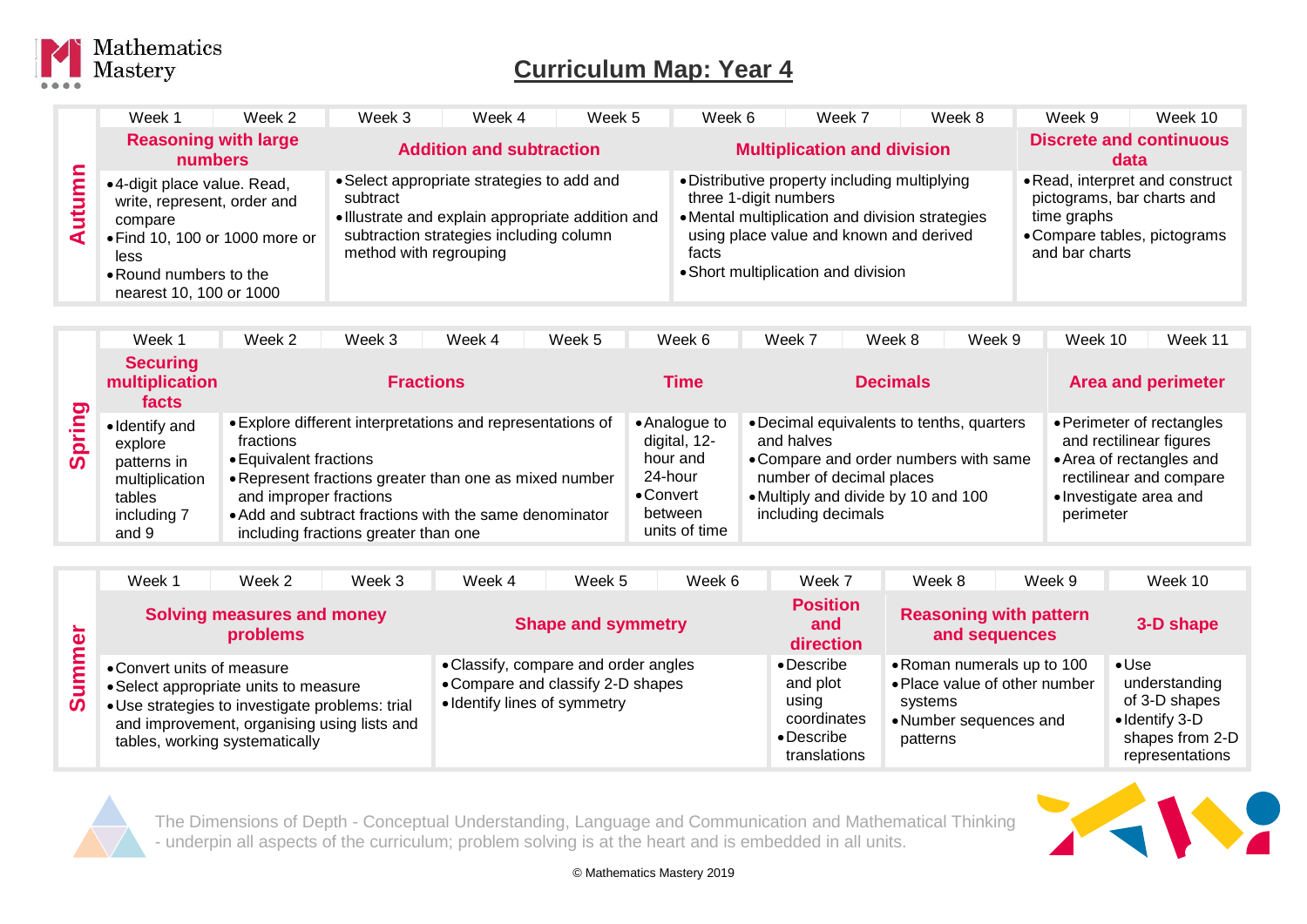

|                         | Week 1                                                                                     | Week 2                                                                                      | Week 3                                                                                                                                                                                                                 | Week 4                        | Week 5                                                                | Week 6                                                          | Week 7                                                                                           | Week 8                                                                                                                                                                                          | Week 9 | Week 10                                                                                                                           |
|-------------------------|--------------------------------------------------------------------------------------------|---------------------------------------------------------------------------------------------|------------------------------------------------------------------------------------------------------------------------------------------------------------------------------------------------------------------------|-------------------------------|-----------------------------------------------------------------------|-----------------------------------------------------------------|--------------------------------------------------------------------------------------------------|-------------------------------------------------------------------------------------------------------------------------------------------------------------------------------------------------|--------|-----------------------------------------------------------------------------------------------------------------------------------|
|                         | <b>Reasoning with large</b><br>whole integers                                              |                                                                                             | Integer addition and<br><b>subtraction</b>                                                                                                                                                                             |                               | Line graphs and<br><b>timetables</b>                                  |                                                                 | <b>Multiplication and division</b>                                                               |                                                                                                                                                                                                 |        | <b>Perimeter</b><br>and area                                                                                                      |
| <b>S</b><br>٤<br>5<br>⋖ | • Read, write, order and<br>million<br>• Round numbers within one<br>of powers of ten<br>м | compare numbers up to one<br>million to the nearest multiple<br>• Read Roman numerals up to | • Use rounding to estimate<br>• Use a range of mental<br>and subtract integers<br>• Illustrate and explain the<br>written method of column<br>addition and subtraction<br>• Select efficient calculation<br>strategies | calculation strategies to add | • Read and interpret<br>timetables including<br>calculating intervals | • Complete, read and interpret<br>data presented in line graphs | • Identify multiples and factors<br>• Investigate prime numbers<br>(integers)<br>• Derived facts | • Multiply and divide by 10, 100 and 1000<br>· Illustrate and explain formal multiplication and<br>division strategies such as short and long<br>• Use a range of mental calculation strategies |        | • Investigate<br>area and<br>perimeter of<br>rectilinear<br>shapes<br>$\bullet$ Estimate<br>area of non-<br>rectilinear<br>shapes |

|                                                                | Week 1                                                                                                                                                                                           | Week 2                                    | Week 3 | Week 4                                                                                                                                                        | Week 5 | Week 6                           | Week 7                                                                                                                                                                            | Week 8 | Week 9                                                                                                                                              | Week 10 |
|----------------------------------------------------------------|--------------------------------------------------------------------------------------------------------------------------------------------------------------------------------------------------|-------------------------------------------|--------|---------------------------------------------------------------------------------------------------------------------------------------------------------------|--------|----------------------------------|-----------------------------------------------------------------------------------------------------------------------------------------------------------------------------------|--------|-----------------------------------------------------------------------------------------------------------------------------------------------------|---------|
|                                                                | <b>Fractions and decimals</b>                                                                                                                                                                    |                                           |        | <b>Angles</b>                                                                                                                                                 |        | <b>Fractions and percentages</b> |                                                                                                                                                                                   |        | <b>Transformations</b>                                                                                                                              |         |
| <u> တ ၊</u><br>르.<br>$\overline{\mathbf{o}}$<br>$\overline{0}$ | • Read, write, order and compare decimals<br>. Round decimals to the nearest whole number<br>• Represent, identify, name, write, order and<br>mixed numbers)<br>• Calculate fractions of amounts | compare fractions (including improper and |        | • Classify, compare and order<br>angles<br>• Measure a draw angles with<br>a protractor<br>• Understand and use angle<br>facts to calculate missing<br>angles |        | whole number<br>equivalence      | • Add, subtract fractions with denominators that<br>are multiples of the same number<br>• Multiply fractions (and mixed numbers) by a<br>• Explore percentage, decimal, fractions |        | • Coordinates in all four<br>quadrants<br>• Translation and reflection<br>• Calculate intervals across<br>zero as a context for<br>negative numbers |         |

|                   | Week 1                                                        | Week 2                                                                                        | Week 3                                                                  | Week 4                                                                                                                                                                                       | Week 5 | Week 6                                                                                                                                                                                           | Week 7 | Week 8                                                                                                                   | Week 9                                                                                                                                                                                 | Week 10 |
|-------------------|---------------------------------------------------------------|-----------------------------------------------------------------------------------------------|-------------------------------------------------------------------------|----------------------------------------------------------------------------------------------------------------------------------------------------------------------------------------------|--------|--------------------------------------------------------------------------------------------------------------------------------------------------------------------------------------------------|--------|--------------------------------------------------------------------------------------------------------------------------|----------------------------------------------------------------------------------------------------------------------------------------------------------------------------------------|---------|
|                   | <b>Converting units of</b><br>measure                         |                                                                                               | <b>Calculating with whole numbers and</b><br>decimals                   |                                                                                                                                                                                              |        | 2-D and 3-D shape                                                                                                                                                                                |        | <b>Volume</b>                                                                                                            | <b>Problem solving</b>                                                                                                                                                                 |         |
| ă<br>ε<br>٤<br>မြ | and units of time<br>• Know and use approximate<br>and metric | • Convert between metric units<br>of length, mass and capacity<br>conversion between imperial | involving decimals<br>multiply involving decimals<br>involving decimals | • Mental strategies to add and subtract<br>• Formal written strategies to add, subtract and<br>• Multiply and divide by 10, 100 and 1000<br>• Derive multiplication facts involving decimals |        | • Classify 2-D shapes and<br>reason about regular and<br>irregular polygons<br>• Properties of diagonals of<br>quadrilaterals<br>• Classify 3-D shapes<br>•2-D representations of 3-D<br>shapes. |        | $\bullet$ Use cube<br>numbers<br>and notation<br>$\bullet$ Estimate<br>volume<br>$\bullet$ Convert<br>units of<br>volume | • Negative numbers and<br>calculating intervals across<br>zero<br>• Calculating the mean<br>• Interpret remainders<br>• Investigate numbers:<br>consecutive, palindromic,<br>multiples |         |



The Dimensions of Depth - Conceptual Understanding, Language and Communication and Mathematical Thinking - underpin all aspects of the curriculum; problem solving is at the heart and is embedded in all units.